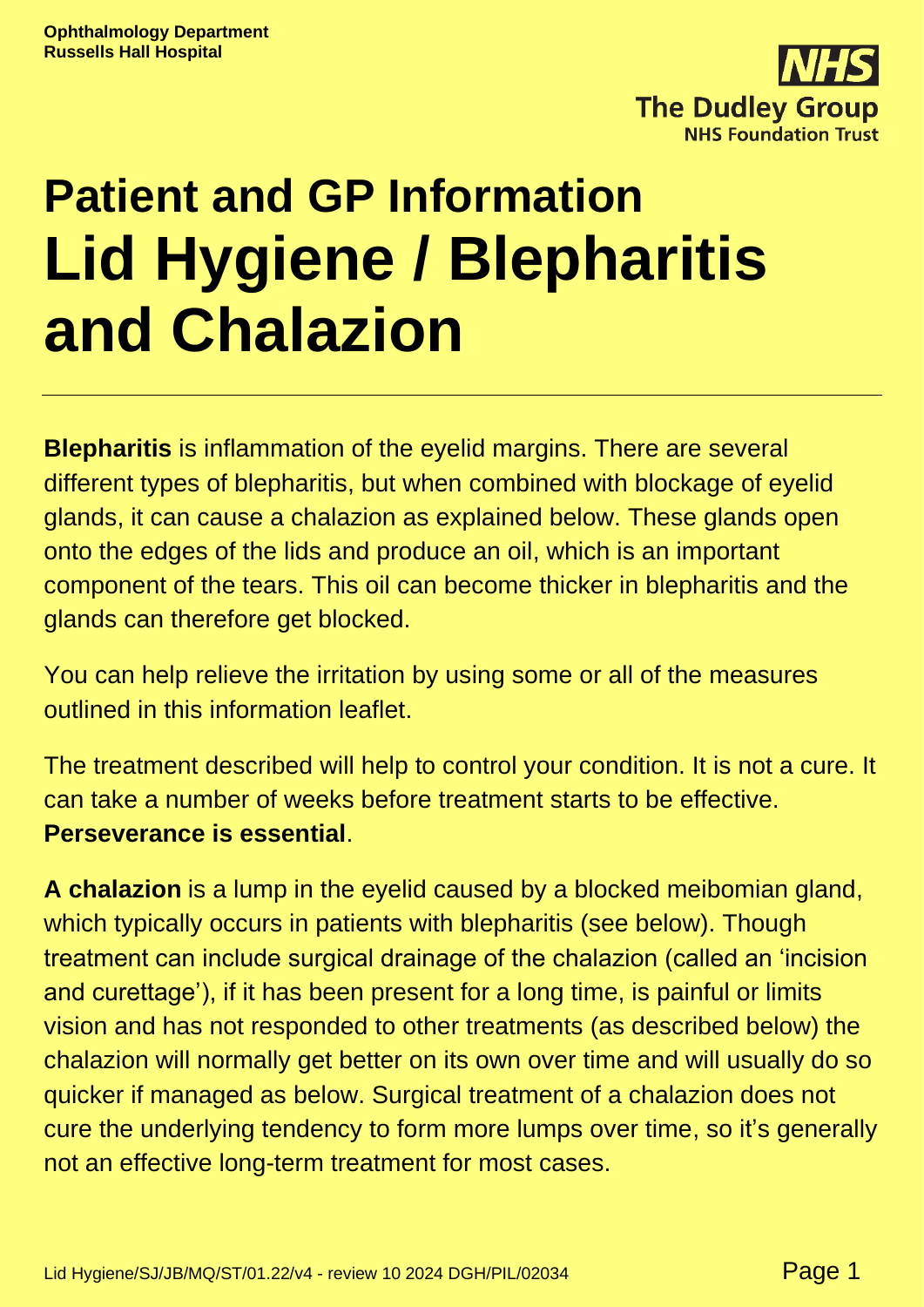#### **Ophthalmology Department Russells Hall Hospital**

#### **Treatment Hot compresses**

Hold a clean flannel / cotton wool soaked in comfortably hot water against the closed eyelids for five minutes. You will need to reheat the flannel in hot water, as necessary, when it cools. This melts the oils in the blocked glands. **Never** share flannels with others.

The alternative to hot compresses, often recommended in the eye clinic, is to use a device to heat the lids for longer than is achievable with a compress (microwaveable blepharitis masks). One such device is called a Meibopatch, which comes with a temperature strip on the box to check it is at the correct temperature (especially useful for children), but it is ideally kept on the eyes for six minutes, twice a day, so this requires some patience. Other examples of such devices are Optase and EyeBag. There are also moist heat USB plug-in devices which some may prefer. There are other brands and devices, all of which will be effective when used following their enclosed recommendations. They are available through chemists, opticians, directly or via the internet.

#### **Lid massage following warming**

Using a finger, firmly stroke the skin of the lids towards the lashes, e.g. downwards for the top lid and upwards for the bottom lid, or roll a pencil or similar object towards the lid margin.

Massage (as above) the whole width of the eyelids. This helps unblock the meibomian glands and expresses the oils.

#### **Cleaning**

Clean away any crusts that are present on the eyelids, particularly around the roots of the lashes, using fresh cotton buds dipped in cooled boiled water or diluted Bicarbonate of Soda. Dilute a quarter teaspoon of Bicarbonate of Soda with half a cup of freshly cooled and boiled water. Prepare a fresh solution each day. If this is not suitable for you, there are also commercially available lid wipes, foams and solutions which are effective and are easy to use. You may be asked to use very dilute baby (non-tearing) shampoo instead.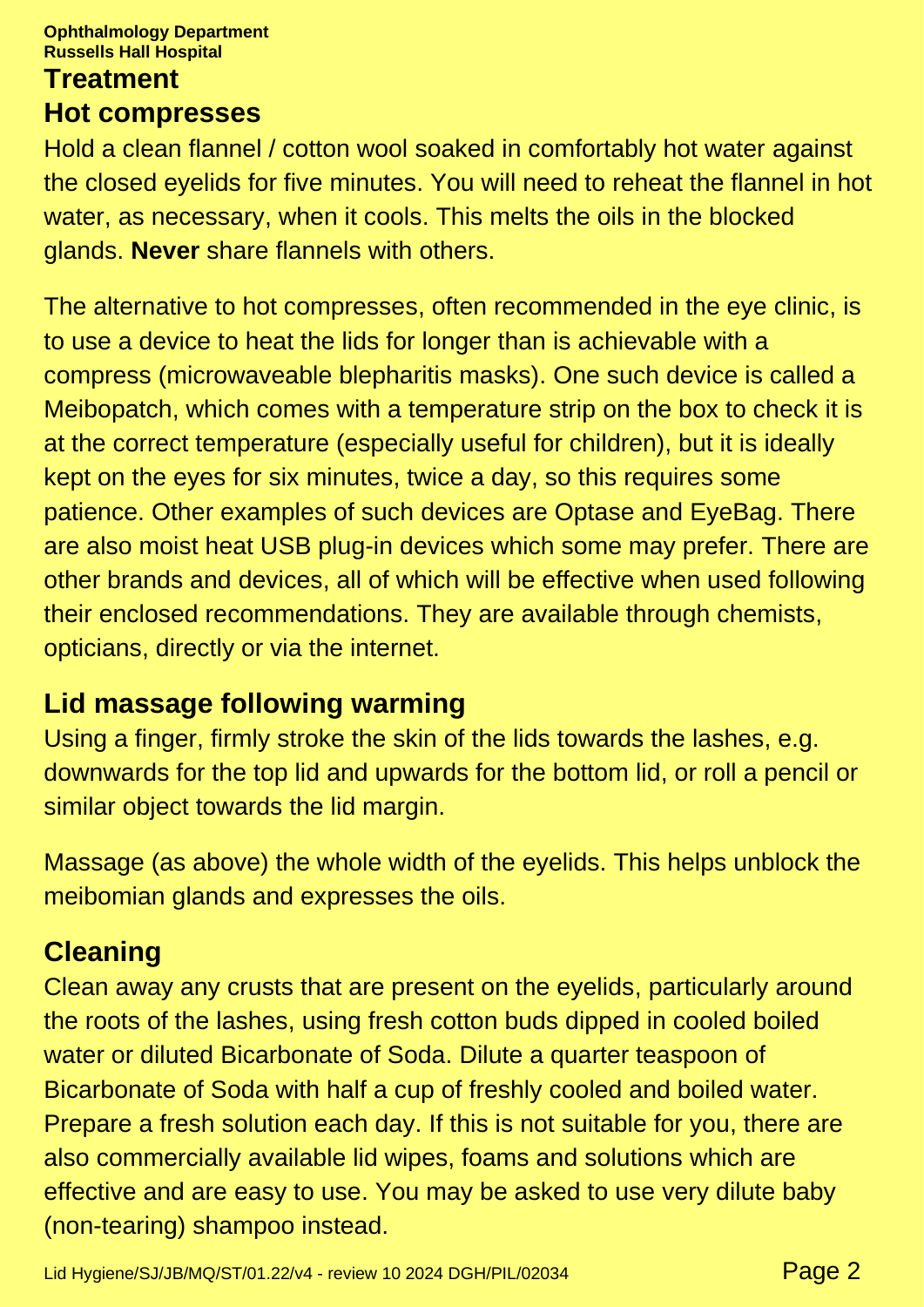#### **The same precautions apply:**

- Do use a bud once only.
- Do not dip a used bud into your solution.
- Do not use buds from eye to eye.



## **Antibiotic tablets / syrup (e.g. Doxycycline, Erythromycin)**

These are frequently prescribed to reduce bacterial overload and to also reduce inflammation. They have effects on the thickened oil gland secretions which are commonly associated with blepharitis. Your doctor may ask you to take these for a number of months as they take time to work effectively. Please discuss any history of allergies with your doctor.

For children, a typical drug used is Erythromycin, usually 250mg twice daily for a month, and then once daily for a month (the dose is halved to 125mg in very small children). For adults who are not pregnant or who would not consider becoming pregnant in the near future, a drug such as Doxycycline 100mg once daily for a month, and then 50mg daily for up to three further months is a typical effective treatment.

These antibiotics can be seen as a way of controlling the blepharitis in the medium term – but use of a microwaveable blepharitis mask / compresses / lid hygiene will usually be needed in the longer term.

#### **Omega 3 fatty acids**

For adults with blepharitis, it may be helpful to take such supplements. If effective, results will be apparent after about three months. Flax seed oil is a vegetarian source. Most derive from fish oils, and oily fish in the diet may be helpful. These are food supplements and cannot be prescribed.

### **Lubricants**

Where patients have dry eye symptoms, artificial tears can be helpful in some circumstances. Many drops are available, but some may work better than others and may be better in some blepharitis patients.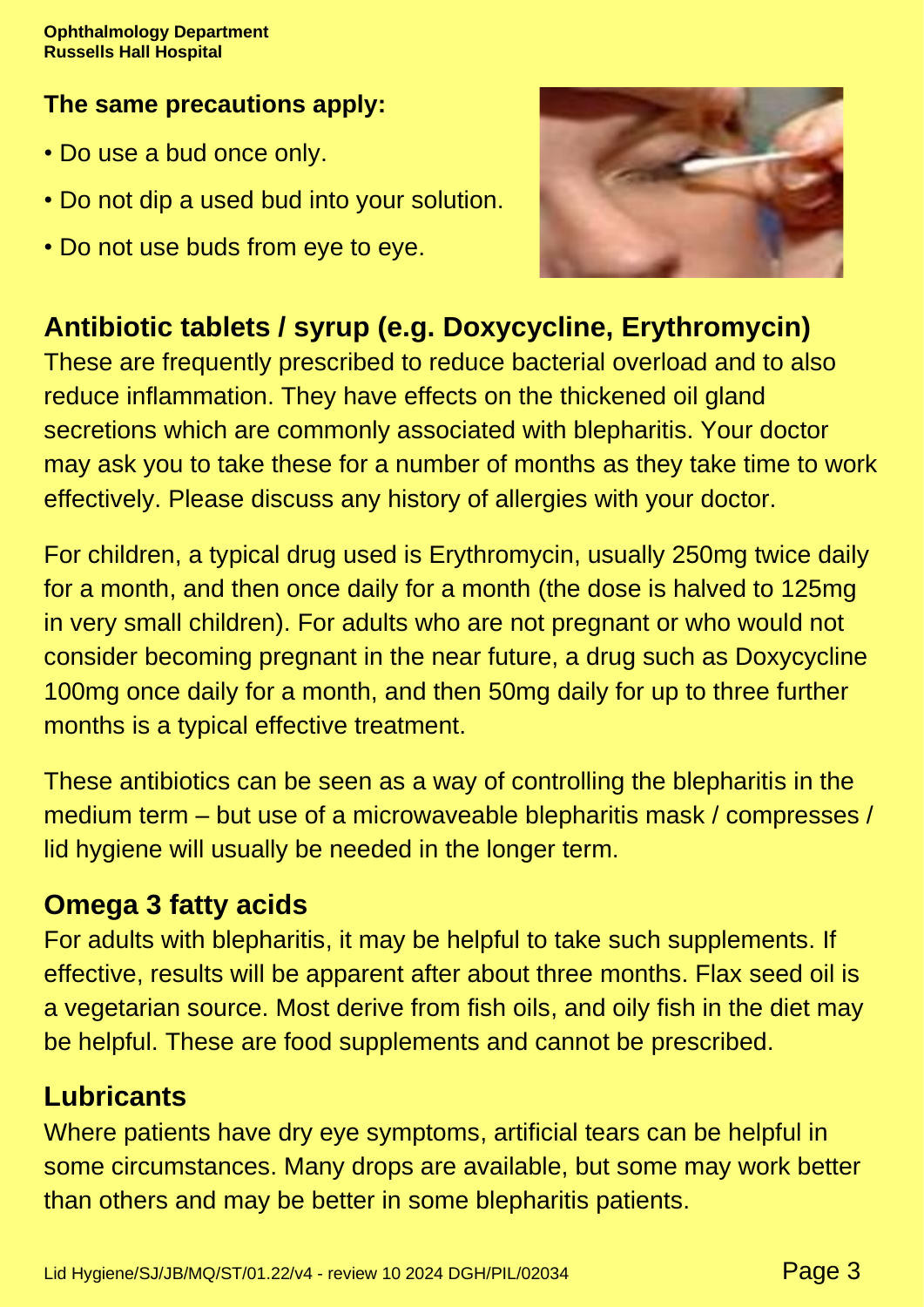#### **Ophthalmology Department Russells Hall Hospital**

Currently, Systane Balance and Optive Plus are part of the formulary, and may be helpful in the oil imbalance in the tears. Other drops may be equally effective, and some trials of multiple preparations may be required to find what suits the individual.

#### **If there is anything you do not understand, or you are concerned or worried about any part of the treatment, please contact The Urgent Referral Clinic team.**

The **Urgent Referral Clinic** team at Russells Hall Hospital Eye Clinic: **01384 456111 ext. 3633** (9am to 4.30pm, Monday to Friday)

#### **Eye emergency, out of hours**

In case of an eye emergency after the closing hours of the Eye Clinic (including weekends and bank holidays), please contact the eye doctor on call by ringing the switchboard at:

#### **Birmingham and Midland Eye Centre on 0121 507 4440**

The doctor on call is usually based at the Eye Centre, City Hospital, Dudley Road, Birmingham. They may need to call you back, and if necessary, they will arrange for you to visit them.

**Note:** The information in this booklet is provided for information only. The information found is **not** a substitute for professional medical advice or care by a qualified doctor or other health care professional. **Always** check with your doctor if you have any concerns about your condition or treatment. This is only indicative and general information for the procedure. Individual experiences may vary and all the points may not apply to all patients at all times. Please discuss your individual circumstances with your eye doctor.

Author: Mrs S Joseph (Ophthalmology Staff grade) Updated: (03.2018) Mr J S Barry and Mr M Quinlan (consultant ophthalmologists)